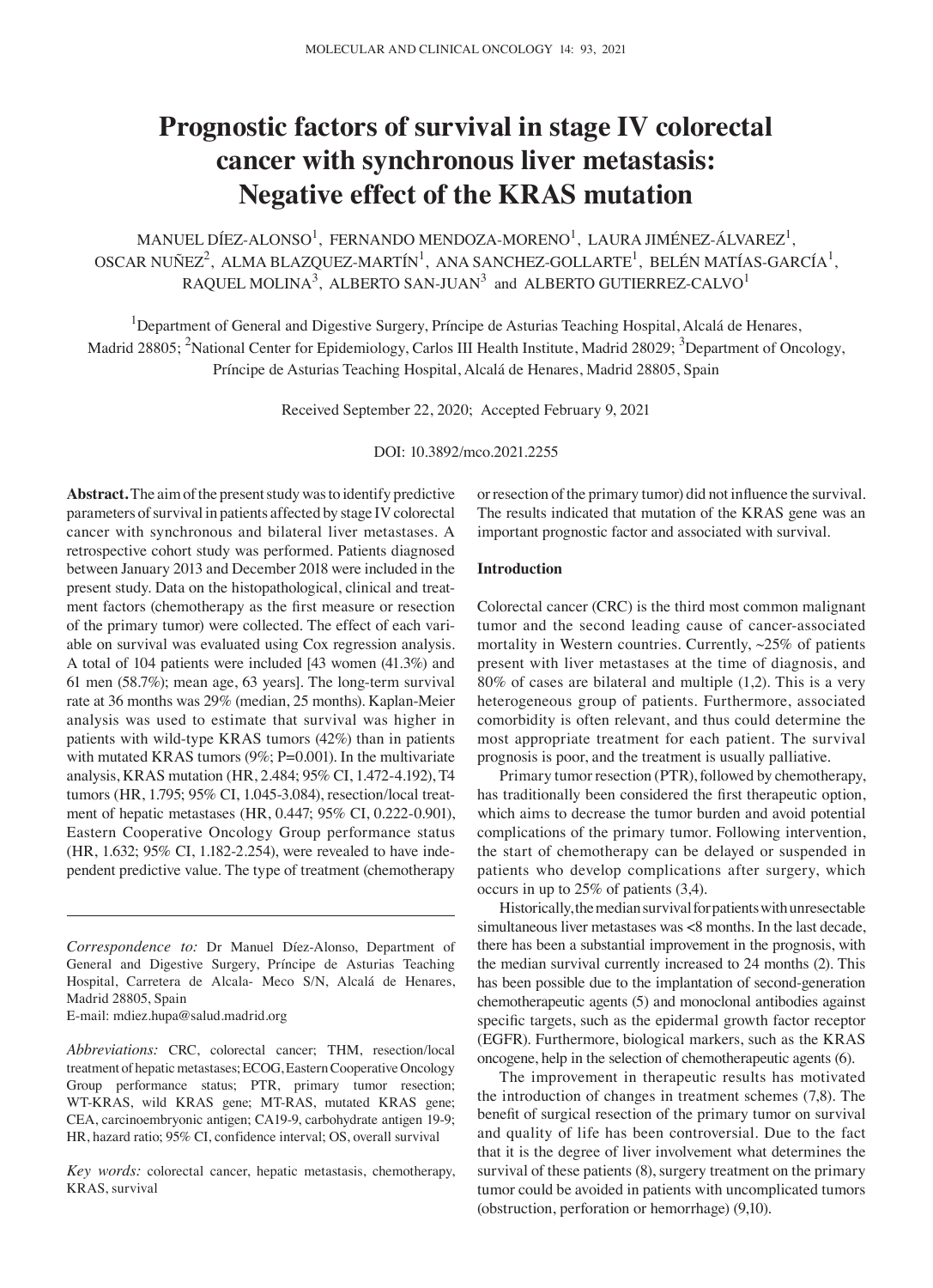However, the treatment of choice for primary tumors remain debatable. To the best of our knowledge, no randomized controlled trials have yet addressed this clinical question. The results currently published in meta‑analyses, clinical series and population‑based studies provide unclear conclusions (11‑18). The lack of homogeneity of the compared groups and in the control of clinicopathological variables that affect the outcome have limited the conclusions. Therefore, it is necessary to identify prognostic factors that allow to selectively indicate therapeutic strategies.

The present study analyzed the survival of patients with stage IV CRC with bilateral liver metastases. A homogeneous group of patients with good functional status and without multifocal carcinomatosis has been analyzed. The aim was to identify the clinical and histopathological prognostic factors that influenced survival.

## **Materials and methods**

*Retrospective cohort study.* Patients diagnosed with stage IV CRC with multiple (>3 metastases), bilateral and synchronous liver metastases, treated between January 2013 and December 2018, were included in the present study. The patients were selected from the data collected in the computerized file of the Coloproctology Unit of Príncipe de Asturias Teaching Hospital, Alcalá de Henares, Spain, which was performed prospectively during this period of time. The present study was approved by the Ethics Committee of the Príncipe de Asturias Teaching Hospital.

The inclusion criteria were as follows: i) Patients aged between 18‑75 years; ii) primary tumor with histopathology of colorectal adenocarcinoma, without previous oncological treatment; iii) resectable primary tumor; iv) presence of liver metastases detected by CT or MRI scans, bilateral and multiple, which ensured that the tumor was not surgically resectable; v) absence of peritoneal carcinomatosis, central nervous system or bone metastases; and vi) Eastern Cooperative Oncology Group (ECOG) performance status 0‑2. Those patients who presented with locoregional recurrence and those who developed liver metastases during follow‑up were excluded.

The diagnosis of colorectal adenocarcinoma was made by histopathological examination of the biopsy obtained via colonoscopy. Levels of carcinoembryonic antigen (CEA) and CA 19‑9, and the biochemical parameters, were determined at the time of diagnosis. Thoracic, abdominal and pelvic CT were performed for the staging of distant metastases. Rectal tumors were staged after MRI and endorectal ultrasound. Each patient was discussed by the multidisciplinary team and the metastatic disease was considered to be unresectable. KRAS mutational status (codons 12,13) was assessed in the biopsies of tumor samples obtained by colonoscopy or in the surgically resected tumors, and the results were categorized into two groups: Wild‑type KRAS (WT‑KRAS) and mutant‑type KRAS (MT‑KRAS).

*Treatment.* Patients with asymptomatic tumors or stenosing tumors, but in whom a stent was implanted previously or a derivative colostomy was performed, were initially treated with chemotherapy. Cisplatin/irinotecan-based therapy (FOLFOX/FOLFIRI) and bevacizumab or anti‑epidermal

growth factor receptor (anti‑EGFR) antibodies (cetuximab or panitumab) were administered based on the KRAS mutation status in the tumor biopsy. Next, six cycles of chemotherapy were programmed according with the cited scheme. Once treatment was finished, the response of primary tumor and metastases were evaluated via a CT scan. According to RECIST criteria (Version 1.1) (19). In the case of stability or partial response, PTR was performed. After PTR, resection (segmental/lobar hepatectomy) or local non-surgical treatment (radiofrequency, microwave ablation) of hepatic metastases was evaluated.

Patients with tumors where it was not possible to pass the colonoscopy beyond the primary tumor and therefore could not implant a stent, were treated with PTR as the first measure, followed by chemotherapy. Patients with asymptomatic tumors were also included in this group, in which the patient and the multidisciplinary medical team decided this measure. After surgery, chemotherapy and follow-up were scheduled as per the previous group.

*Statistical analysis.* Variables were collected in a spreadsheet of *Microsoft Excel 2019 (v.19)*. Statistical analysis was performed by *SPSS program (v.23)* (IBM, Armonk). The present study first described survival time in the CRC cohort of patients. Follow‑up was defined as the time between diagnosis and death, or the last time of medical appointment. Overall survival  $OS \le 3$  years after diagnosis and median survival were estimated (with 95% CI) with each variable by using the Kaplan-Meir test. Survival curves were compared by log-rank test. Next, the present study focused on the association between the KRAS mutation status and patient survival. The distribution of patient and tumor characteristics between groups of KRAS mutations was compared using the Kruskal-Wallis test. Finally, the effect of the KRAS mutation on survival adjusted for these characteristics was evaluated using a Cox proportional hazard regression. P<0.05 was considered to indicate statistically significant.

## **Results**

*Patient characteristics.* A total of 104 patients were included in the present study, 43 women (41.3%) and 61 men (58.7%), with a mean age of  $63\pm10$  years. The clinicopathological characteristics are presented in Table I.

Of these patients,  $60$  (57.7%) were treated with chemotherapy as the first measure, and 44 (42.3%) with RTP as first measure. In total, PTR was performed on 74 patients (71.1%) and 30 (28.9%) were treated with chemotherapy only. The location of the primary tumor was in the rectum in 36 patients (34.6%), in the left colon in 48 patients (46.2%) and in the right colon in 20 patients(19.2%). A mutation in the KRAS gene was detected in 51 patients (49%). In 38 cases (36.5%), the ECOG Index was 0. The Charlson Comorbidity Index was >8 in 51 (49%) patients. Resection/local treatment of liver metastases (THM) could be performed in 28 patients (26.9%).

*Patients initially treated with chemotherapy.* In this group, which was composed of 60 patients, response/stabilization of metastatic disease was recorded in 38 patients (63.3%) and progression/appearance of new metastases in 22 (36.7%). The 38 patients who showed a response to chemotherapy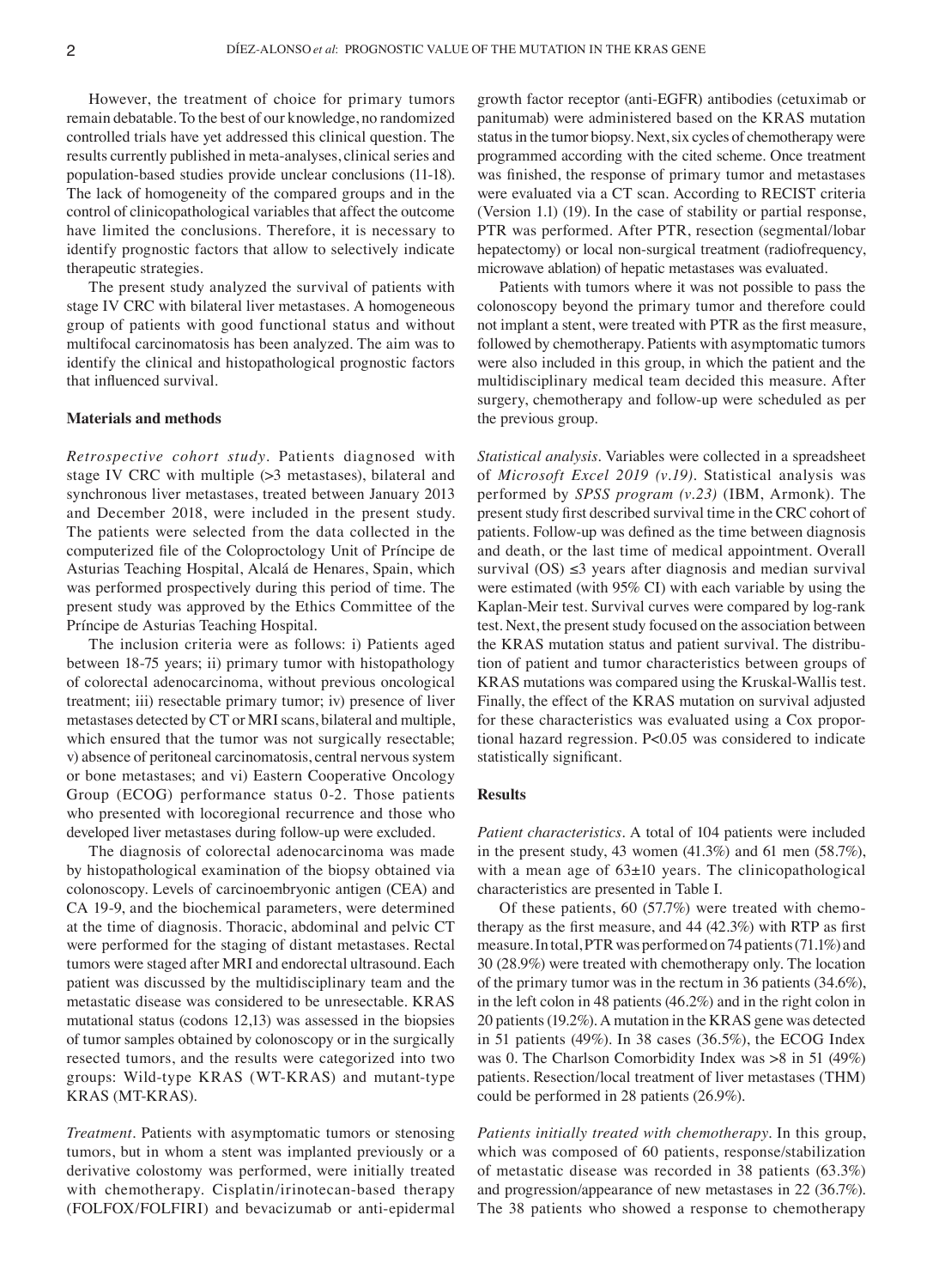| Characteristic                 | Patients,<br>$n (\%)$ | Cumulative<br>survival at<br>36 months | Median<br>survival<br>time, months | P-value | $\rm{HR}$    | 95% CI        |
|--------------------------------|-----------------------|----------------------------------------|------------------------------------|---------|--------------|---------------|
| Sex                            |                       |                                        |                                    | 0.005   |              |               |
| Male                           | 61(58.7)              | 34                                     | 28                                 |         | $\mathbf{1}$ |               |
| Female                         | 43 (41.3)             | 9                                      | 21                                 |         | 1.96         | 1.21-3.20     |
| Age, years                     |                       |                                        |                                    | 0.190   |              |               |
| <60                            | 34(32.7)              | 29                                     | 27                                 |         | $\mathbf{1}$ |               |
| $\geq 60$                      | 70 (67.3)             | 21                                     | 23                                 |         | 1.41         | $0.82 - 2.45$ |
| <b>ECOG</b>                    |                       |                                        |                                    | 0.001   |              |               |
| $\boldsymbol{0}$               | 38 (36.5)             | 42                                     | 35                                 |         | 1            |               |
| $1 - 2$                        | 66 (63.5)             | 16                                     | 21                                 |         | 2.77         | 1.5-5.10      |
| Localization                   |                       |                                        |                                    | 0.025   |              |               |
| Right colon                    | 20(19.2)              | 13                                     | 17                                 |         | 1.96         | 1.03-3.72     |
| Left colon                     | 48 (46.2)             | 28                                     | 25                                 |         | 0.90         | $0.51 - 1.59$ |
| Rectum                         | 36(34.6)              | 24                                     | 27                                 |         | 1            | 1             |
| Charlson index                 |                       |                                        |                                    | 0.370   |              |               |
| $\leq 8$                       | 53 $(51)$             | 24                                     | 27                                 |         | $\mathbf{1}$ |               |
| $>\!\!8$                       | 51 (49)               | 23                                     | 21                                 |         | 1.41         | 0.82-2.41     |
| T stage                        |                       |                                        |                                    | 0.030   |              |               |
| $T2-3$                         | 70(67.3)              | 27                                     | 28                                 |         | $\mathbf{1}$ |               |
| <b>T4</b>                      | 34(32.7)              | 16                                     | $20\,$                             |         | 1.7          | 1.03-2.90     |
| N stage                        |                       |                                        |                                    | 0.470   |              |               |
| N <sub>0</sub>                 | 19(18.3)              | 29                                     | 27                                 |         | 1            |               |
| $N1-2$                         | 85 (81.7)             | $22\,$                                 | 24                                 |         | 1.25         | $0.65 - 2.40$ |
| Therapeutic program            |                       |                                        |                                    | 0.510   |              |               |
| Surgery first                  | 44 (42.3)             | 19                                     | 23                                 |         | 1            |               |
| Chemotherapy first             | 60(57.7)              | 29                                     | 25                                 |         | 0.85         | $0.52 - 1.38$ |
| Resection primary tumor        |                       |                                        |                                    | 0.420   |              |               |
| Yes                            | 74 (71.2)             | 25                                     | 25                                 |         | 1            |               |
| N <sub>o</sub>                 | 30(28.8)              | 21                                     | 21                                 |         | 1.23         | $0.72 - 2.09$ |
| Lung metastases                |                       |                                        |                                    | 0.990   |              |               |
| Absent                         | 85 (81.7)             | 22                                     | 24                                 |         | $\mathbf{1}$ |               |
| Present                        | 19(18.3)              | 27                                     | 26                                 |         | 0.99         | $0.54 - 1.83$ |
| Resection/local treatment      |                       |                                        |                                    | 0.001   |              |               |
| hepatic metastases             |                       |                                        |                                    |         |              |               |
| Yes                            | 28 (29.9)             | 46                                     | 35                                 |         | 0.32         | $0.15 - 0.65$ |
| No                             | 76(73.1)              | 17                                     | 21                                 |         | 1            |               |
| <b>KRAS</b> status             |                       |                                        |                                    | 0.001   |              |               |
| Native                         | 53(51)                | 42                                     | 30                                 |         | $\mathbf{1}$ |               |
| Mutated                        | 51 (49)               | 9                                      | 21                                 |         | 2.33         | 1.39-3.9      |
| Grade of differentiation       |                       |                                        |                                    | 0.290   |              |               |
| Poorly differentiated          | 19(19.3)              | 23                                     | 17                                 |         | $\mathbf{1}$ |               |
| Well-moderately differentiated | 85 (81.7)             | 24                                     | 23                                 |         | 1.39         | $0.74 - 2.60$ |
| Histologic type                |                       |                                        |                                    | 0.190   |              |               |
| Classical adenocarcinoma       | 96 (92.3)             | 24                                     | 25                                 |         | $\mathbf{1}$ |               |
| Mucinous                       | 6(7.7)                | 19                                     | 17                                 |         | 0.55         | $0.22 - 1.39$ |
| CEA,ng/ml                      |                       |                                        |                                    | 0.110   |              |               |
| ${<}10$                        | 30(28.8)              | 36                                     | 30                                 |         | $\mathbf{1}$ |               |
| $>10$                          | 74 (71.2)             | 19                                     | 23                                 |         | 1.59         | 0.86-2.93     |

| Table I. Patient and tumor characteristics and survival estimates at 36 months after diagnosis. |  |
|-------------------------------------------------------------------------------------------------|--|
|-------------------------------------------------------------------------------------------------|--|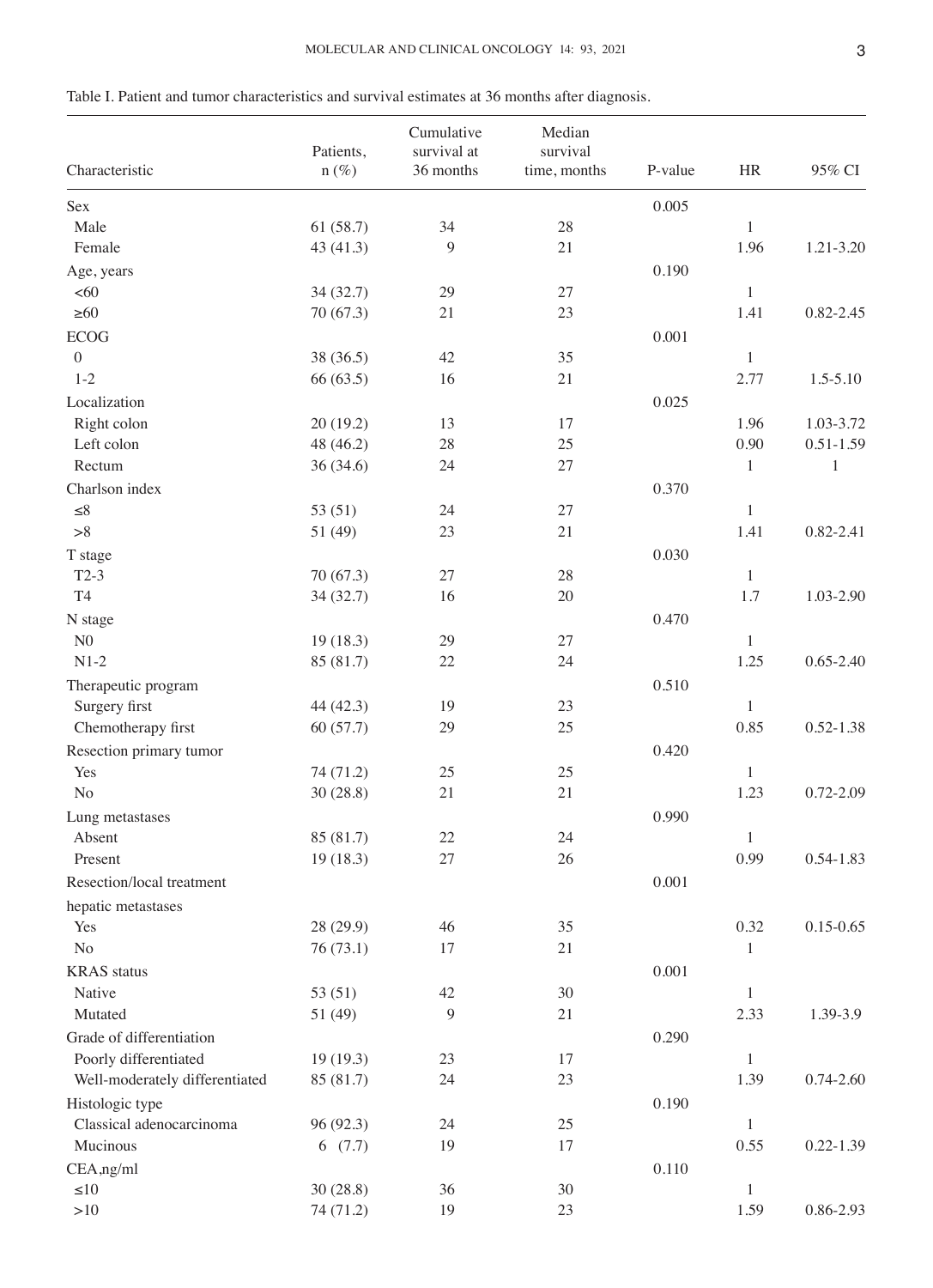| Characteristic | Patients,<br>$n(\%)$ | Cumulative<br>survival at<br>36 months | Median<br>survival<br>time, months | P-value | HR   | 95% CI        |
|----------------|----------------------|----------------------------------------|------------------------------------|---------|------|---------------|
| CA19-9, U/ml   |                      |                                        |                                    | 0.030   |      |               |
| $\leq 37$      | 48 (46.2)            | 35                                     | 30                                 |         |      |               |
| >37            | 56 (53.8)            | 15                                     | 21                                 |         | 1.67 | 1.02-2.30     |
| GOT, U/I       |                      |                                        |                                    | 0.053   |      |               |
| $\leq 34$      | 63(60.6)             | 28                                     | 28                                 |         |      |               |
| $>34$          | 35(39.4)             | 18                                     | 21                                 |         | 1.59 | $0.97 - 2.60$ |
| AF, U/l        |                      |                                        |                                    | 0.120   |      |               |
| $\leq 120$     | 55 (52.9)            | 30                                     | 27                                 |         |      |               |
| >120           | 49 (46.2)            | 17                                     | 24                                 |         | 1.12 | 0.88-2.36     |
|                |                      |                                        |                                    |         |      |               |

## Table I. Continued.

A  $\chi^2$  test was used to calculate the P-values. HR, hazard ratio; 95% CI, confidence intervals; CEA, carcinoembryonicantigen; CA19.9, carbohydrate antigen 19‑9; GOT, glutamic oxalacetic transaminase; AF, alkaline phosphatase; ECOG, Eastern Cooperative Oncology Group performance status.

were evaluated to perform PTR, and 33 were finally operated on. Of these, five patients were not operated on; one due to complete response of the primary tumor; three for serious comorbidities associated with their disease (pulmonary hypertension, ischemic heart disease and progressive deterioration of functional status); and one of them for presenting with serious complications to the chemotherapy (ischemic stroke) (in this patient, a colostomy was subsequently performed due to intestinal obstruction). Among the 33 patients that received surgery, 5 presented with unresectable local disease at the time of the intervention.

The 22 patients in whom progression was recorded were treated with new lines of chemotherapy. During follow‑up, 8 of them developed intestinal obstruction, 5 of them had a colostomy performed, 1 had a stent implanted and 2 had resection of the primary tumor performed.

Overall, in this group of patients, PTR was performed in 30 patients and another 30 were treated with chemotherapy alone. A total of 9 patients (30%) developed morbidity to some extent following surgery: Two cases of intra‑abdominal infection and 7 of wound infection. No postoperative death was observed.

THM was subsequently performed in 15 patients (25%); 3 received lobectomy and radiofrequency; 4 received segmental resection; 6 received radiofrequency and 2 received chemoembolization and thermoablation.

*Patients initially treated by PTR.* Following PTR, 14 of the 37 patients in this group (37%) developed some complication. Of these, one died from intra-abdominal infection and peritonitis; 6 presented with anastomotic fistula; one with evisceration; one with prolonged ileus and one with pneumonia; and six presented with wound infection. In addition, 3 patients were unable to receive the chemotherapy initially planned; one had died after the intervention and two developed serious sequelae of post-surgical complications. In two other patients, the start of treatment was delayed >3 months after surgery due to surgical complications. THM was subsequently performed in 13 patients (35%); 2 received lobectomy, 2 received segmentectomy, 7 received radiofrequency and 2 received chemoembolization.

*Long-term survival.* Survival, at 36 and 60 months after diagnosis, was 29 and 8%, respectively (median, 25 months) (95% CI, 21‑28). The results of the univariate analysis of survival, performed at 36 months after diagnosis by patients and tumor character‑ istics, is presented in Table I. Survival was higher in patients with WT-KRAS tumors (42 vs. 9%; median, 30 vs. 21 months; P=0.001) (Fig. 1), patients in whom THM could be performed (46 vs. 17%; median, 35 vs. 21 months; P=0.001), T2‑3 tumors (27 vs. 16%; median, 28 vs. 20 months; P=0.03) and in ECOG 0 patients (42 vs. 16%; median, 35 vs. 21 months; P=0.001).

The risk of dying was significantly higher in women (HR, 1.96), patients with ECOG Index 1‑2 (HR, 2.77), tumors of the right colon (HR, 1.96), T4 tumors (HR, 1.7), MT‑KRAS tumors (HR, 2.33) and patients with CA 19‑9 levels >37 ng/ml (HR, 1.67). The risk of dying was lower when THM was performed (HR, 0.32).

Survival was not influenced by the type of treatment (surgery versus chemotherapy). Survival in the group of patients initially treated with chemotherapy was 29% (median, 25 months), and was 19% among those treated with PTR as first step (median, 23 months) ( $P=0.51$ ). There were also no differences in survival regarding the action on the primary tumor; when the tumor was resected, survival was 25% (median, 25) vs. 21% among those treated with chemotherapy only (median, 21) (P=0.42).

*Variation of survival results is observed depending on the KRAS status.* When PTR was performed, survival was 13% (median, 23 months) in MT‑KRAS tumors, compared with 42% (median, 31 months) in WT‑KRAS tumors (P=0.032) (Fig. 2). Among those treated with chemotherapy only, survival was 0% (median, 15 months) in MT‑KRAS tumors and 44% (median, 28 months) in WT‑KRAS tumors (P=0.002) (Fig. 3).

Mutation frequency in KRAS was analyzed with regard to clinical and histopathological factors (Table II). The presence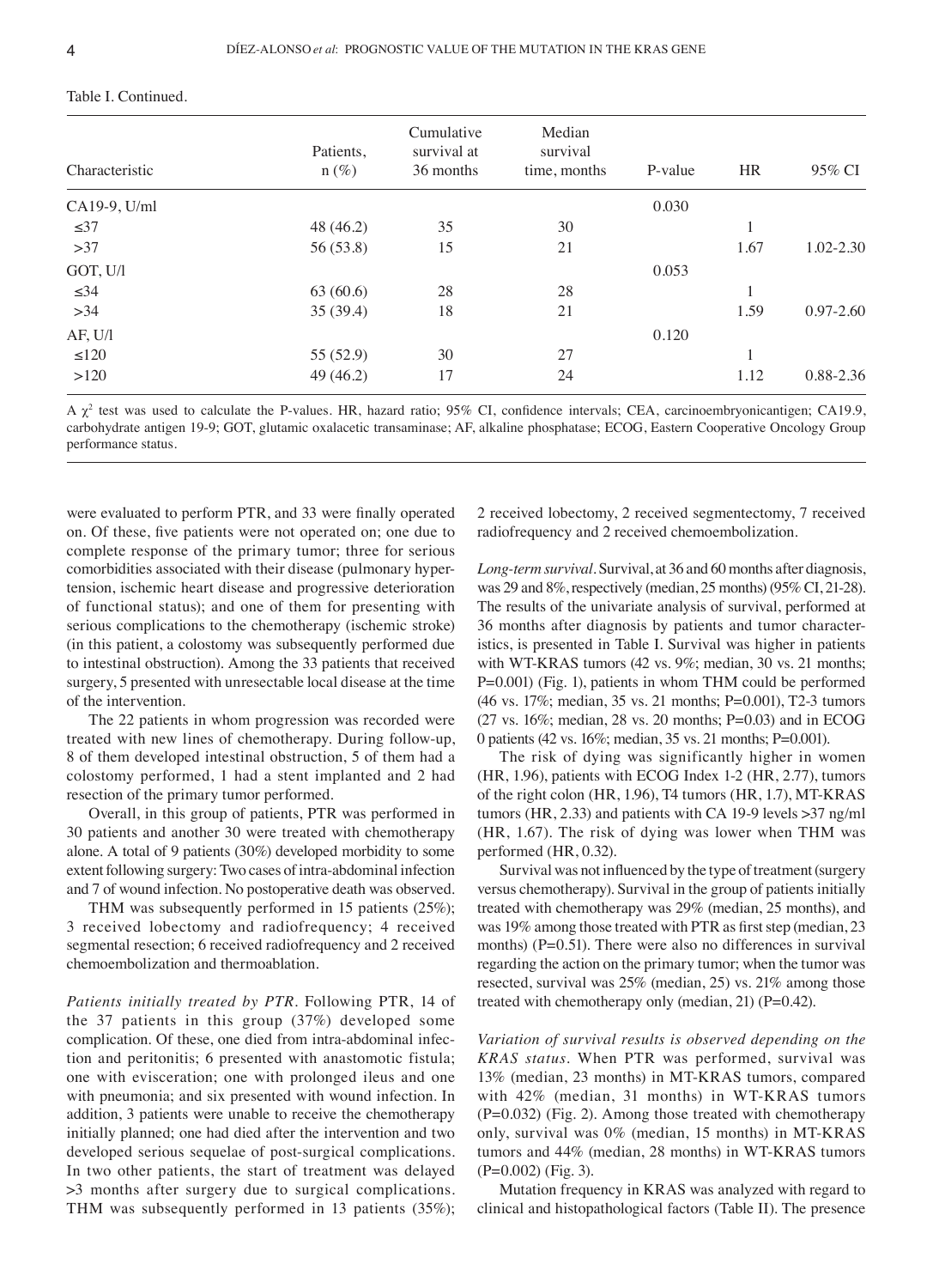| Table II. KRAS mutation status according to patient and tumor characteristics. |
|--------------------------------------------------------------------------------|
|--------------------------------------------------------------------------------|

| Characteristic                               | Total, n | WT KRAS, $n$ (%; n=53) | MT KRAS, $n$ (%; $n=51$ ) | P-value |
|----------------------------------------------|----------|------------------------|---------------------------|---------|
| Sex                                          |          |                        |                           | 0.015   |
| Male                                         | 61       | 37(60.6)               | 24 (39.4)                 |         |
| Female                                       | 43       | 16(37.2)               | 27(62.8)                  |         |
| Age, years                                   |          |                        |                           | 0.180   |
| <60                                          | 34       | 20(58.8)               | 14(41.2)                  |         |
| $\geq 60$                                    | 70       | 33 (47.2)              | 37(52.8)                  |         |
| <b>ECOG</b>                                  |          |                        |                           | 0.069   |
| $\boldsymbol{0}$                             | 38       | 24(63.2)               | 14(36.8)                  |         |
| $1 - 2$                                      | 66       | 29 (43.9)              | 37(50.1)                  |         |
| Tumor localization                           |          |                        |                           | 0.001   |
| Right colon                                  | 20       | 3(15)                  | 17(85)                    |         |
| Left colon                                   | 48       | 27(56.2)               | 21(43.8)                  |         |
| Rectum                                       | 36       | 23 (63.9)              | 13(36.1)                  |         |
| Charlson index                               |          |                        |                           | 0.550   |
| ${\leq}8$                                    | 53       | 29 (54.7)              | 24(45.3)                  |         |
| >8                                           | 51       | 24(47)                 | 27(53)                    |         |
|                                              |          |                        |                           |         |
| T stage                                      |          |                        |                           | 0.310   |
| $T2-3$<br>T <sub>4</sub>                     | 70<br>34 | 34(48.6)               | 36(51.4)                  |         |
|                                              |          | 19(55.9)               | 15(44.1)                  |         |
| N stage                                      |          |                        |                           | 0.270   |
| N negative                                   | 19       | 8(42.1)                | 11(57.9)                  |         |
| N positive                                   | 85       | 45(53)                 | 40 (47)                   |         |
| Treatment program                            |          |                        |                           | 0.020   |
| Surgery first                                | 60       | 36(60)                 | 24 (40)                   |         |
| Chemotherapy first                           | 44       | 17(38.6)               | 27(61.4)                  |         |
| Primary tumor resection                      |          |                        |                           | 0.460   |
| Yes                                          | 74       | 37(50)                 | 37(50)                    |         |
| N <sub>o</sub>                               | 30       | 16(53.3)               | 14(46.7)                  |         |
| Lung metastases                              |          |                        |                           | 0.530   |
| Absent                                       | 85       | 43 (50.6)              | 42 (49.4)                 |         |
| Present                                      | 19       | 10(52.6)               | 9(47.4)                   |         |
| Resection/local treatment hepatic metastases |          |                        |                           | 0.016   |
| N <sub>o</sub>                               | 76       | 35(46)                 | 41 (54)                   |         |
| Yes                                          | 28       | 19(67.9)               | 9(32.1)                   |         |
| Grade of differentiation                     |          |                        |                           | 0.460   |
| Well-moderately differentiated               | 85       | 44 (52.8)              | 41 (48.2)                 |         |
| Poorly differentiated                        | 19       | 9(47.3)                | 10(52.7)                  |         |
| CEA, ng/ml                                   |          |                        |                           | 0.300   |
| ${<}10$                                      | $30\,$   | 17(56.6)               | 13(43.4)                  |         |
| $>10$                                        | 74       | 36(48.7)               | 38 (51.3)                 |         |
|                                              |          |                        |                           |         |
| CA19-9, U/l<br>$\leq 37$                     | 48       |                        |                           | 0.009   |
| $>37$                                        |          | 31(64.5)               | 17(35.5)                  |         |
|                                              | 56       | 22(39.3)               | 34(60.7)                  |         |
| GOT, U/I                                     |          |                        |                           | 0.280   |
| $<$ 34                                       | 63       | 34(54)                 | 29(46)                    |         |
| >34                                          | 41       | 19(46.3)               | 22(53.7)                  |         |
| AF, U/1                                      |          |                        |                           | 0.420   |
| ${\leq}120$                                  | 55       | 29 (52.7)              | 26(47.3)                  |         |
| >120                                         | 49       | 24 (49)                | 25(51)                    |         |

 $A \chi^2$  test was used to calculate the P-values. CEA, carcinoembryonicantigen; CA19.9, carbohydrate antigen 19-9; GOT, glutamic oxalacetic transaminase; ECOG, Eastern Cooperative Oncology Group performance status; AF, alkaline phosphatase.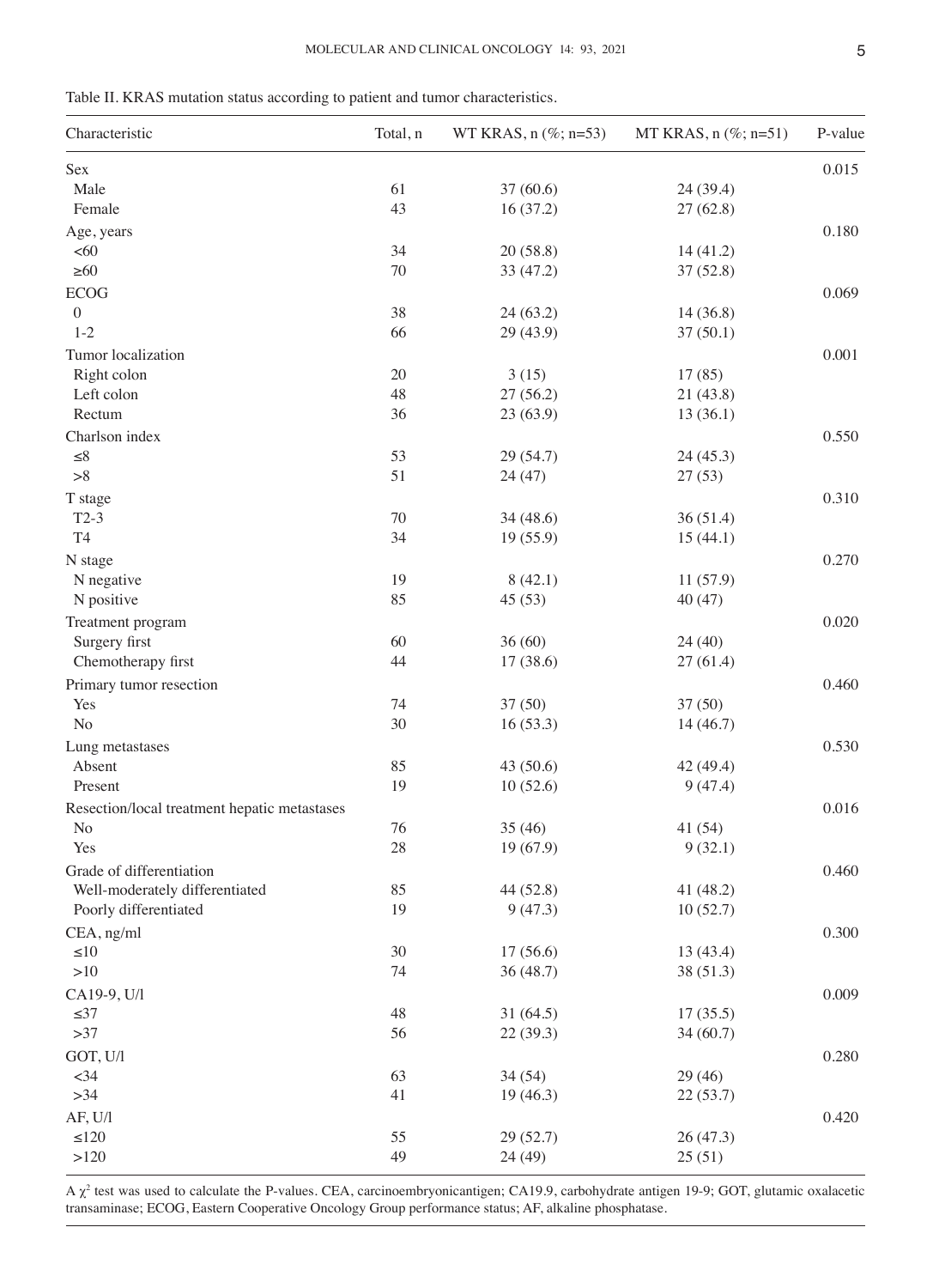|                                                 |         |              | 95.0% confidence interval |          |
|-------------------------------------------------|---------|--------------|---------------------------|----------|
| Factor                                          | P-value | Hazard ratio | Inferior                  | Superior |
| <b>KRAS</b> mutation                            | 0.001   | 2.484        | 1.472                     | 4.192    |
| Resection/local treatment of hepatic metastases | 0.024   | 0.447        | 0.222                     | 0.901    |
| T4 stage                                        | 0.034   | 1.795        | 1.045                     | 3.084    |
| <b>ECOG Performance 1-2</b>                     | 0.003   | 1.632        | 1.182                     | 2.254    |

Table III. Predictive factors of survival analyzed using Cox's proportional hazards model.

ECOG, Eastern Cooperative Oncology Group performance status.



Figure 1. Kaplan-Meier survival estimates at 36 months for the entire cohort according to KRAS mutation status.



Figure 2. Kaplan‑Meier survival estimates according to KRAS mutation status when primary tumor resection was performed.

of the mutation was more frequent in tumors of the right colon  $(P=0.001)$ , in women  $(P=0.01)$  and in patients in whom THM could be performed (P=0.016).

In the multiple regression analysis (Table III), the factors that showed an independent predictive value were: The presence of the KRAS mutation (HR, 2.484; 95% CI, 1.472‑4.192), T4 tumors (HR, 1.795; 95% CI, 1.045‑3.084), THM (HR, 0.447; 95% CI, 0.222-0.901) and ECOG 1-2 (HR, 1.632; 95% CI, 1.182‑2.254).



Figure 3. Kaplan‑Meier survival estimates according to KRAS mutation status among patients treated with chemotherapy only.

#### **Discussion**

There is no consensus on the indication of PTR in patients with stage IV CRC with bilateral and synchronous liver metastasis. This controversy comes from the absence of reliable prognostic factors that allow to selectively indicate therapeutic strategies  $(3,13)$ . In the present study, the two types of treatment issued, chemotherapy or PTR, offered similar influence on survival.

The present study indicated that KRAS mutation status, T4 stage, THM performance and ECOG Index, have independent predictive values on the survival of patients with stage IV CRC. Among them, the KRAS mutation exhibited greater predictive importance. Patients with MT‑RAS tumors had a 2.48‑times higher risk of dying than patients with WT‑RAS tumors, and the OS at 36 months was lower (9 vs. 42%)  $(P=0.001)$ . However, the most important data in our study was the finding that the results of the treatment varied depending on the KRAS status. When RPT was performed, the survival at 36 months was 13% in MT‑KRAS tumors versus 42% in WT KRAS tumors (P=0.032). Likewise, among those treated with chemotherapy only, the 36-month survival was 0% in MT-RAS tumors and 44% in WT-KRAS tumors (P=0.002).

KRAS is a key component of the EGFR signal transduction pathway, affecting the proliferation and angiogenesis of the tumor cells. KRAS mutations are present in ~40% of CRC cases. A mutated KRAS gene is constitutively activated,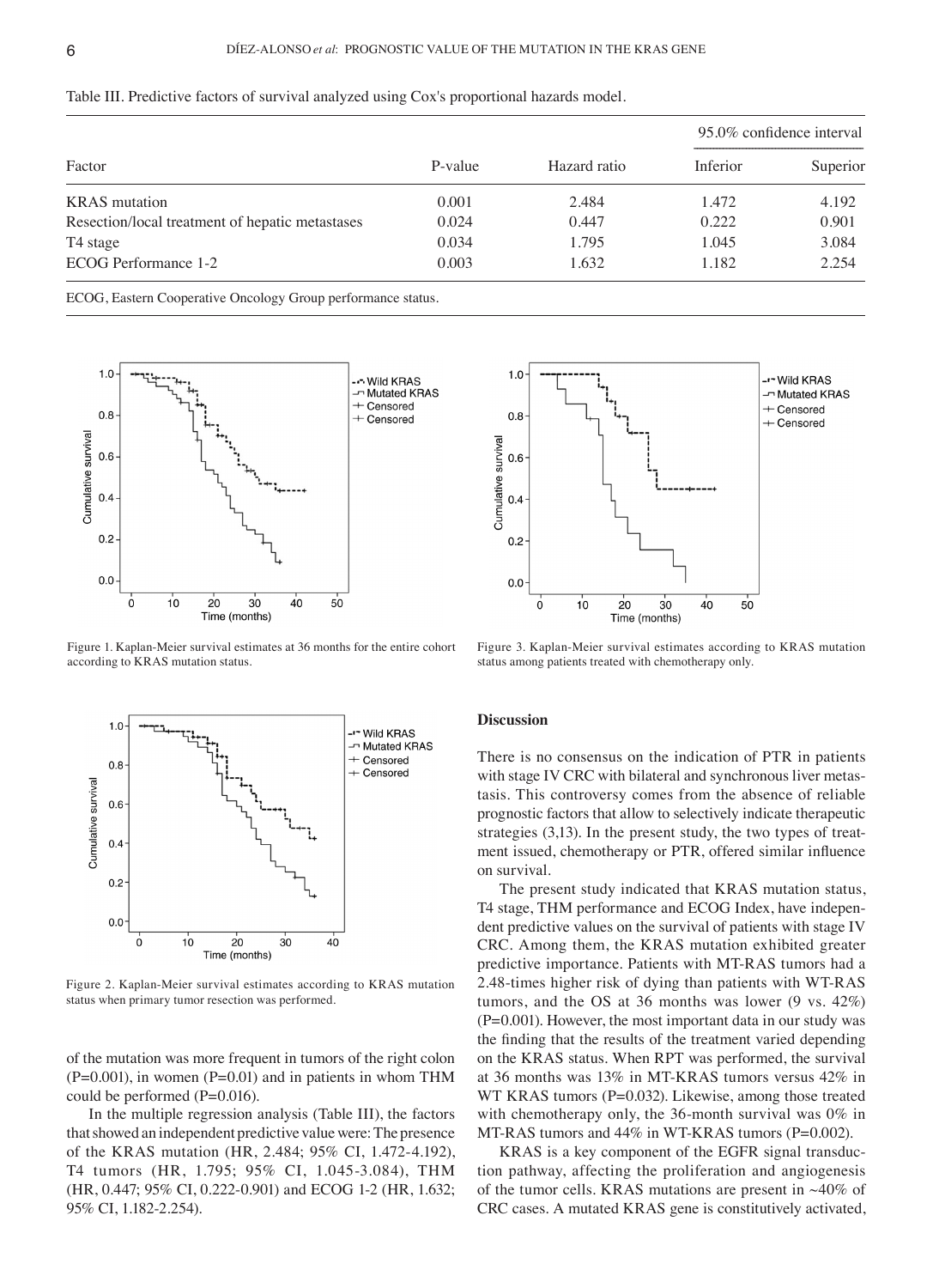enabling the downstream effects of the EGFR signaling pathway independent of EGFR activation by the ligand, thus leading to uninterrupted proliferation (17). Identification of KRAS status is decisive to indicate EGFR-targeted agents (18).

Previous publications have also reported that the presence of the KRAS mutation is significantly associated with decreased survival in stage IV CRC patients (20‑22). The results of those studies indicate that the worst prognosis for patients with MT‑KRAS tumors was independent of chemotherapy treatment and was due to more aggressive tumor behavior.

In the present study, the KRAS mutation was more frequent in women and in tumors located in the right colon. These findings are in line with data published in previous studies. In addition, some studies have found that survival in patients with tumors of the right colon is lower than that observed in patients with tumors of the left colon and rectum, and this difference is particularly significant in patients with stage IV disease (23,24). It is thought that the worst progression of proximal tumors could be attributed in part to the higher frequency with which genetic alterations, such as BRAF and KRAS mutations, microsatellite instability and CpG island methylator phenotype, are detected (25,26).

The choice of treatment in patients with stage IV CRC with bilateral and synchronous liver metastasis must be individualized. It seems appropriate to indicate PTR as the first therapeutic measure for patients with symptomatic tumors (obstruction, perforation or bleeding). In other cases, the choice must be based on other aspects. Tumor burden, comorbidities and patient functional status are objective and useful parameters. However, the data from the present study indicate that the genetic profile of the tumor must also be taken into account, particularly the mutation status of the KRAS gene. The negative influence on the prognostic of survival that MT‑RAS has demonstrated, may have a practical application to advise on the survival that can be expected in each patient, and thus it may be an aid to provide a specific treatment. Our data indicate that KRAS status may help to differentiate subgroups of patients with different prognostic of survival. This information would be useful to adjust the therapeutic effort in each patient. Hypothetically, traumatic RPT surgery could be avoided in asymptomatic MT‑RAS tumors, since this act will not provide an improvement in survival.

The main limitations of the present study are the small sample size and the retrospective design. We know that it is impossible to obtain firm conclusions with such a reduced number of patients, although the homogeneity of the population studied is in its favor. But we think that the results obtained are clinically significant. If MT‑KRAS has shown a strong predictive effect with a reduced sample of patients, it is indicative of the real value that it owns as prognostic factor of survival. However, it is necessary to perform prospective studies with a higher number of patients.

The results of the present study indicate that the mutational status of the KRAS gene is connected with survival and may be a useful prognostic parameter in patients with stage IV CRC with multiple and synchronous liver metastases.

## **Acknowledgements**

Not applicable.

# **Funding**

No funding was received.

#### **Availability of data and materials**

The datasets used and/or analyzed during the current study are available from the corresponding author on reasonable request.

## **Authors' contributions**

MDA and FMM were involved in study concept and design. MDA, FMM, LJA and ON have contributed to the analysis of data, and the preparation and drafting of the manuscript. ABM, ASG, ASJ, BMG, RM and AGC made substantial contributions to acquisition of data and database compilation. MDA and FMM were responsible for assessing the authenticity of all raw data. All authors read and approved the final manuscript.

## **Ethics approval and consent to participate**

The present study was approved by the Ethics and Clinical Trials Committee of the Príncipe de Asturias Teaching Hospital (Madrid, Spain).

## **Patient consent for publication**

Not applicable.

## **Competing interests**

The authors declare that they have no competing interests.

## **References**

- 1. Leporrier J, Maurel J, Chiche L, Bara S, Segol P and Launoy G: A population‑based study of the incidence, management and prognosis of hepatic metastases from colorectal cáncer. Br J Surg 93: 464‑474, 2006.
- 2. Krell RW and D'Angelica M: Treatment sequencing for simultaneous colorectal liver metastases. J Surg Oncol 119: 583-593, 2019.
- 3. Cirocchi R, Trastulli S, Abraha I, Vettoretto N, Boselli C, Montedori A, Parisi A, Noya G and Platell C: Nonresection versus resection for asymptomatic primary tumour in patients with unresectable stage IV colorectal cáncer. Cochrane Database Syst Rev 8: CD008997, 2012.
- 4. Aslam MI, Kelkar A, Sharpe D and Jameson JS: Ten years' experience of managing the primary tumours in patients with stage IV colorectal cancers. Int J Surg 8: 305‑313, 2010.
- 5. Sanoff HK, Sargent DJ, Campbell ME, Morton RF, Fuchs CS, Ramanathan RK, Williamson SK, Findlay BP, Pitot HC and Goldberg RM: Five‑year data and prognostic factor analysis of oxaliplatin and irinotecan combinations for advanced colorectal cáncer: N9741. J Clin Oncol 26: 5721‑5727, 2008.
- 6. Van Cutsem E, Köhne CH, Hitre E, Zaluski J, Chang Chien CR, Makhson A, D'Haens G, Pintér T, Lim R, Bodoky G, *et al*: Cetuximab and chemotherapy as initialtreatment for metastatic colorectal cáncer. N Engl J Med 360: 1408‑1417, 2009.
- 7. Ahmed S, Shahid RK, Leis A, Haider K, Kanthan S, Reeder B and Pahwa P: Shoudnoncurative resection of the primary tumor be performed in patients with stage IV colorectal cáncer? A systematic review and meta‑analysis. Curr Oncol 20: e420‑441, 2013.
- 8. Stillwell AP, Buettner PG and Ho YH: Meta‑analysis of survival of patients with stage IV colorectal cáncer managed with surgical resección versus chemotherapy alone. World J Surg 34: 797‑807, 2010.